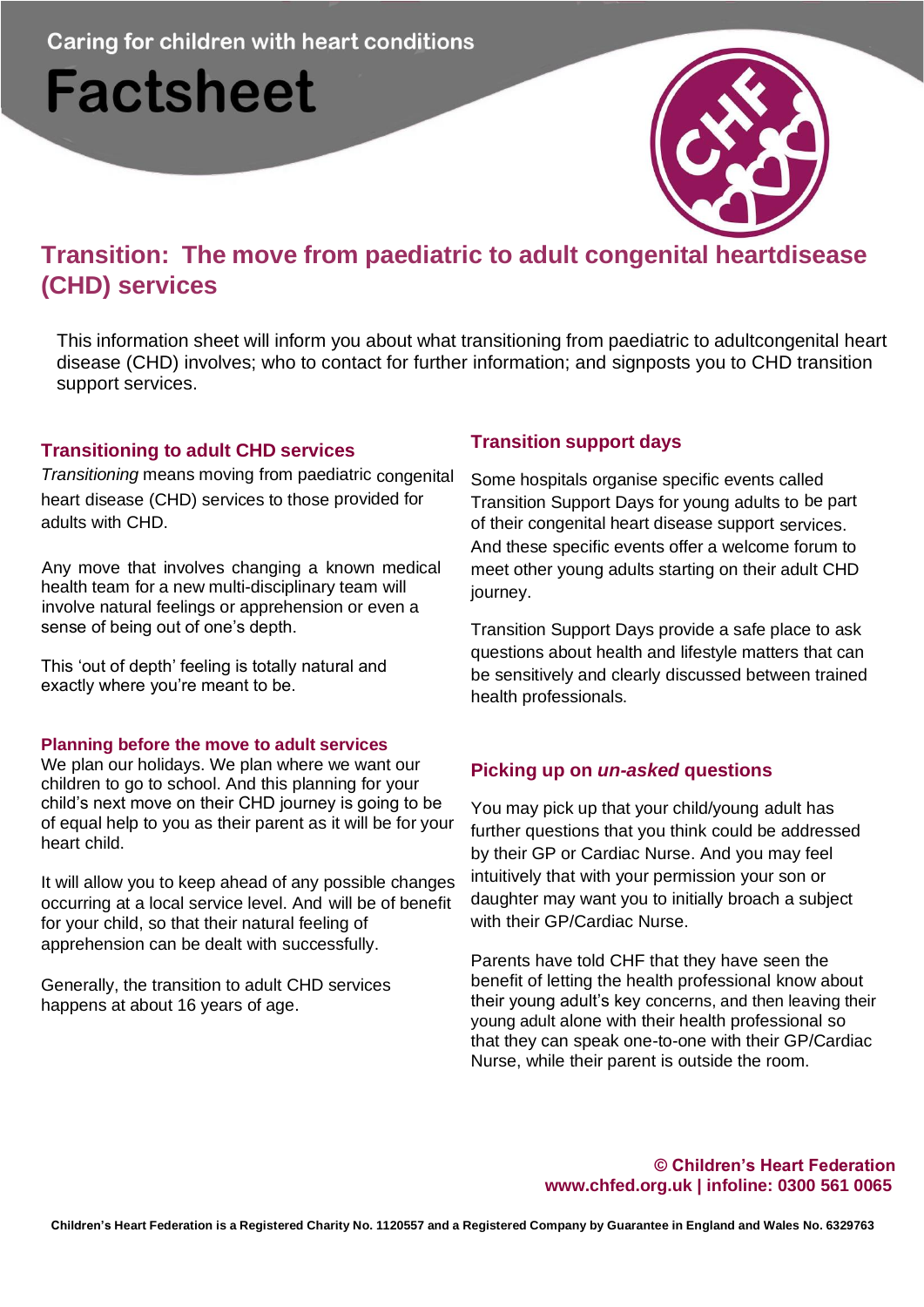### **Transition Support Health Professionals**

The hospital providing adult congenital heart disease (CHD) support may also have a named nurse co-ordinator who may mentor young adults starting on their adult CHD journey.

Children from about 12 or 13 years of age will have anamed Cardiac Liaison Nurse with whom they can draw up a Transition Support Plan. This will be an important document to revisit at regular intervals to inform both the young adult and their parents about their health condition.

The agreed plan will inform the settlement of the the young soon to be adult CHD patient about how to manage theirsymptoms and the networks of support that can be



accessed in addition to the adult CHD services offered by the hospital.

It will be helpful to find out about the Cardiac Liaison Nurses who are especially trained to deal with transition support and if there are specific counselling, psychological or mental health support networks that can be accessed ifrequired at the local hospital/health facility.

All information that you receive prior to yourchild's transition to adult congenital heart disease services will be of help.

It might be useful to create an information hub athome, to keep all the relevant informational resources to hand, so that you can chat about the planned transition with a positive outlook at the times that you will know to be right for your young adult and for yourself as their carer and Number One Advocate.

About this document: **Published: June 2019 Reviewed May 2022**

To inform CHF of a comment or suggestion, pleasecontact us via [info@chfed.org.uk](mailto:info@chfed.org.uk) or Tel: 0300 561 0065

#### **Transition Support Networks**

**These groups and hospitals offer transition support:**

**Children's Heartbeat Trust - Charity [https://www.childrensheartbeattrust.org/support](http://www.childrensheartbeattrust.org/support-for-)[for-y](http://www.childrensheartbeattrust.org/support-for-)oung-people/transition/**

**Council for disabled children: Transition InformationNetwork https://councilfordisabledchildren.org.uk/transiti on- information-network/about-us**

ECHO: Connecting the children's heart community *Organise transition days in collaboration with Evelina London and St Thomas' Hospital, and otherLondon hospitals.*

**https://echo-uk.org/resources/transitiondays-helping-move-adult-services/**

**Freeman Hospital - Newcastle [http://www.newcastle](http://www.newcastle-hospitals.org.uk/services/)[hospitals.org.uk/services/](http://www.newcastle-hospitals.org.uk/services/) cardiothoracic\_services\_childrens-heartunit\_cardiology.aspx**

**Great Ormond Street Hospital – London [https://www.gosh.nhs.uk/your-hospital](http://www.gosh.nhs.uk/your-hospital-visit/)[visit/t](http://www.gosh.nhs.uk/your-hospital-visit/)ransition-adult-services**

**Heartline Families – Charity [https://www.heartline.org.uk/regist](http://www.heartline.org.uk/register/) [er/](http://www.heartline.org.uk/register/)**

**Little Hearts Matter – Charity [https://www.lhm.org.uk/seeking](http://www.lhm.org.uk/seeking-support/support-)[support/support-y](http://www.lhm.org.uk/seeking-support/support-)oung-members/**

**Royal Brompton and Harefield Hospital - London [https://www.rbht.nhs.uk/our](http://www.rbht.nhs.uk/our-services/paediatrics/)[services/paediatrics/](http://www.rbht.nhs.uk/our-services/paediatrics/) information-forchildren/transition-adult-chd-service**

**South Wales and South West Congenital Heart Disease Network [https://www.swswchd.co.uk](http://www.swswchd.co.uk/)**

> **© Children's Heart Federation [www.chfed.org.uk](http://www.chfed.org.uk/) | infoline: 0300 561 0065**